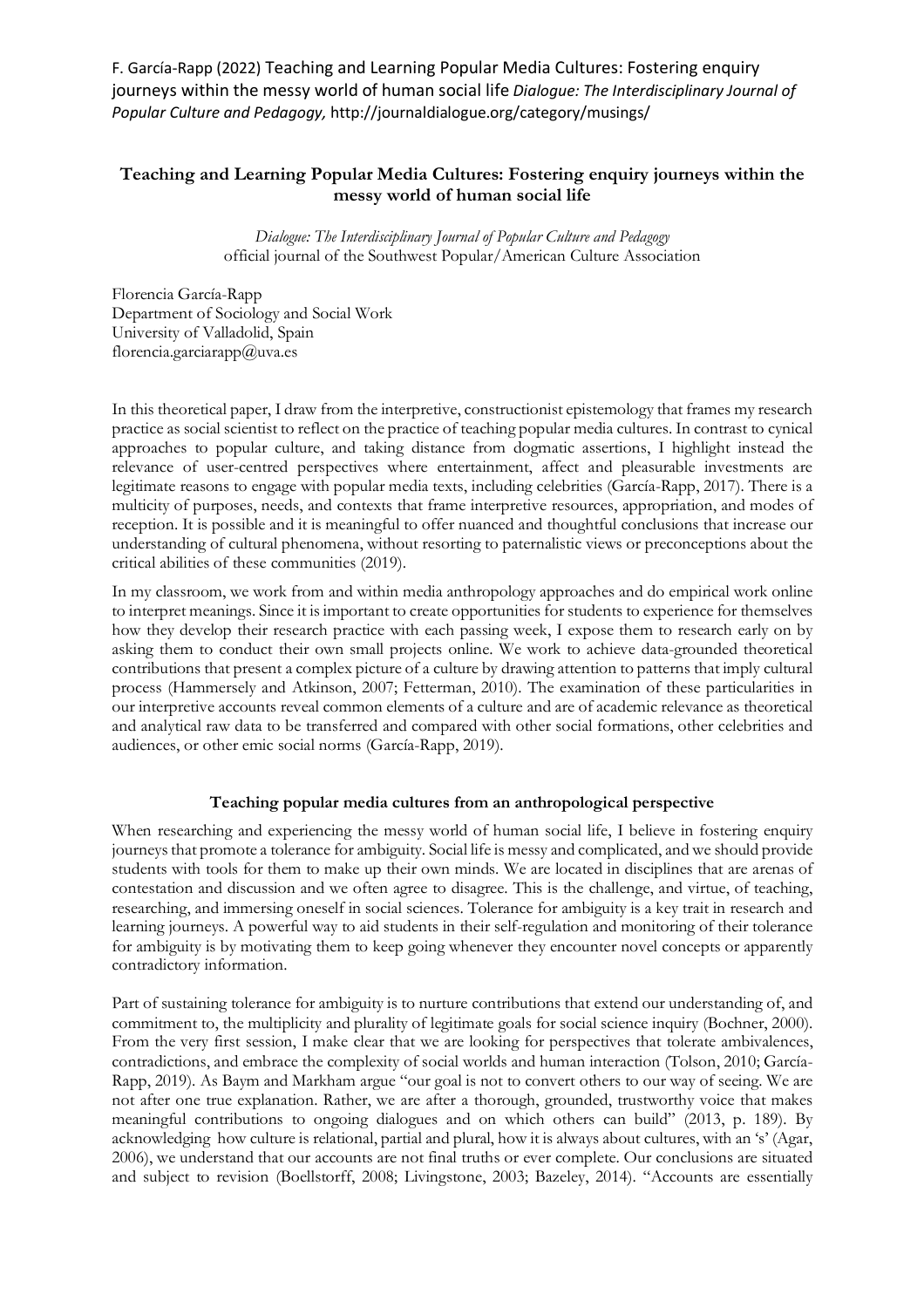contestable, just as cultural analysis is a necessarily incomplete business" (Morley and Silverstone, 1991, p. 157).

When we teach how to research our complex social lives, we must grant space for subjectivity, indeterminacy, and instability. Stemming from hermeneutics and phenomenological understandings, influenced by the egalitarian stance of cultural studies and poststructuralism's call to deconstruct binarisms, I argue for open and fluid scholarships (Elliot, 2013) to explore already open and fluid texts. In the words of Chin and Morimoto, to work from an "open socio-cultural perspective" (2015, p. 229; see also Sandvoss, 2005). Therefore, when planning learning activities and explaining methods as tools, I highlight the processual character of both learning and researching.

In this line, there is a certain sensibility, curiosity, and empathy that characterize anthropological work (Wollcott, 2008, 2010) that I seek to convey to students learning how to research our mediated sociocultural realities. While it is important to recognize that we bring our own interpretive sense and cultural orientation with us to the field when seeking to portray the 'ethos' of media cultures from emic perspectives, I teach students to embrace the interpretive value of "intuitive realizations" (Charmaz, 2006, p. 5) and develop "theoretical sensitivities" (p. 148; Glaser, 1978).

## **Explaining and complicating, 'zooming in' and 'zooming out'**

If we want young people to understand us in the context of a classroom, then we first need to understand them. We need to be attuned to their interests, their everyday media engagements and habits. Asking questions is also a way to acknowledge their hopes, expectations, fears and worries, to recognize them as persons, and to build "a safe space" (Brookfield, 2015, p. 5), 'a climate in which there is freedom to learn' (Rogers, 1983, p. 157, cited by Mortiboys, 2012, p. 10). Planning activities based on contemporary pop culture and youth interests heightens their motivation to participate and their curiosity in 'finding more out'.

University students are often avid media users themselves, who have already customized, personalized and appropriated their chosen media technologies and media pleasures in their everyday lives. My objective is to provide new perspectives, to "zoom out" and achieve a deepened awareness and self-reflexivity of aspects of their own situated practices and local knowledge (Knoblauch, 2005) as members of audience communities and fans of mediated texts and celebrities.

They can also be great informants, letting us know of new developments and trends. It is beneficial to establish an equalizing base of considering ourselves all users, fans, and members of the audience. This implies parting from what we all share as members of society to try to *clarify and complicate*. We do zoom in' to discern specificities of phenomena but, beyond the explanation, complicating a concept, practice, or the engagement with a particular celebrity as media text, implies paying attention to their multiple dimensions and furthering knowledge of other possible interpretations, uses, and meanings.

Mass media and pop culture as fields of study put us closer to powerful, well-known examples to start a fruitful conversation where students and teachers are on the same page. Discussing celebrities, online selfpresentation, Instagram, and Tweets, are approachable, mundane topics and, as such, great opportunities to heighten their motivation and curiosity. We should make use of this and take profit from the engagement and enthusiasm we generate when involving them in things they 'know' already. The relevance of working from what they already master is also present in Carnell's study (2007) around notions of successful teaching and learning in HE contexts, where it emerged as key to empower students to learn from their strengths. In this sense, it is relevant to facilitate learning by encouraging and supporting them to activate prior knowledge in order to make connections that bring them forward.

To conclude, I would like to reflect on one last point. In her study of UK university teachers' conceptions of effective teaching, Carnell (2007) mentions the similarity in teacher and researcher journeys. Parting from their own research methodologies, teachers seek to enable students to construct their own knowledge and make sense of their experiences. I felt identified with this idea. For me, it is the foregrounding of the emic perspective and an underlying cultural relativism that I always 'carry' with me in my research (and life) journeys. Often it becomes particularly explicit how blended the dimensions of the 'researcher self', the 'teacher self' and the 'self' actually are. I see it as an ontological and epistemological chain where the way we, as people, understand human social life, feeds into our roles as researchers and this further frames our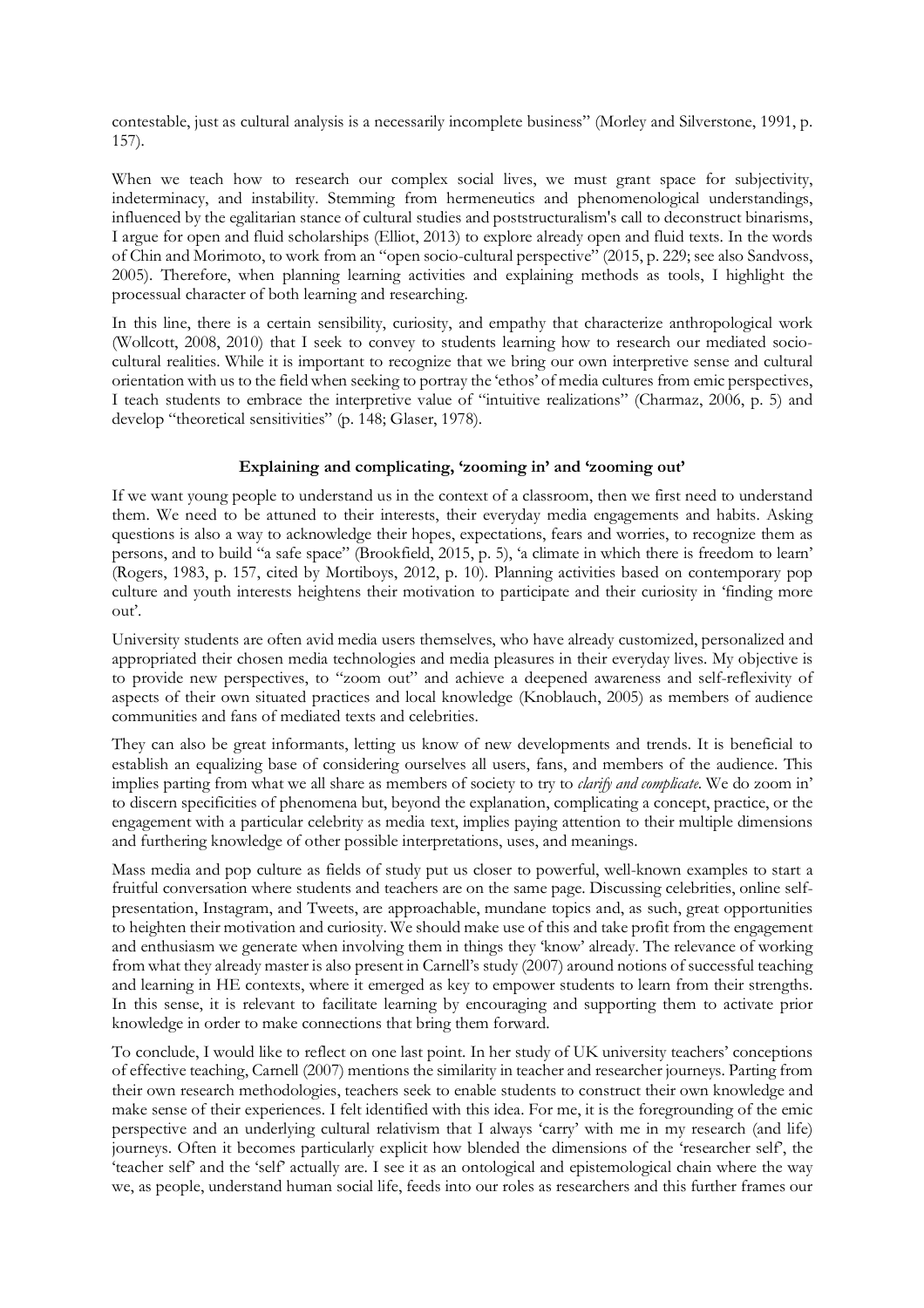pedagogies, allowing us to involve others. But it also comes back to us advancing in the opposite direction: We realise that it is, after all, possible to end up passing on that same enthusiasm in enquiry journeys ingrained in ourselves, our personal selves, and our researcher selves. As Brookfield (2015) argues, our teaching practice develops from mixes and matches, from a patchwork quilt of formative experiences, and inspirational moments that we went through as learners and peers ourselves.

- Let us practice tolerant, open scholarships where entertainment, affect, and pleasure are legitimate reasons to engage with popular media texts, without resorting to paternalistic views or preconceptions about the critical abilities of users, audiences, and fans.
- Let us nurture contributions that extend our understanding of, and commitment to, the multiplicity and plurality of legitimate goals for social science inquiry. Let us embrace our partial, plural, and relational paths and truths. Fluidity, ambiguity, polysemy.
- When we teach how to research our complex social lives, let us grant space for subjectivity, indeterminacy, and instability. It is, after all, possible to end up passing on that same enthusiasm in enquiry journeys ingrained in ourselves, our personal selves, and our researcher selves.

## **References**

Agar, M. (2006) Culture: Can You Take It Anywhere?. *International Journal of Qualitative Methods,* 5(2), Art. 11.

García-Rapp, F. (2019) Trivial and Normative? Online Fieldwork within YouTube's Beauty community, *Journal of Contemporary Ethnography*, 48(5), pp. 619-644

García-Rapp, F. (2017) My Friend Bubz: Building Intimacy on YouTube's Beauty Community. In:

Andreassen, R., Petersen, M., Harrison, K., Raun, T., (eds.) *Mediated intimacies. Connectivities, relationalities and proximities*, pp. 282-295, Routledge, London.

Baym, N. and Markham, A. (2009) What Constitutes Quality in Qualitative Internet Research?. In: Markham, A., Baym, N. (eds.) *Internet Inquiry: Conversations about Method*, 173–89. Thousand Oaks, CA: Sage. Bazeley, P. (2013) *Qualitative Data Analysis*. London: Sage.

Bochner, A. (2000) Criteria Against Ourselves. *Qualitative Inquiry*, 6(2), pp. 266–272.

Boellstorff, T. (2008) *Coming of Age in Second Life*. Princeton, NJ: Princeton University Press.

Brookfield, S. (2015) *The Skilful Teacher: On Technique, Trust, and Responsiveness in the Classroom*, Jossey-Bass.

Carnell, E. (2007) Conceptions of effective teaching in higher education: extending the boundaries, *Teaching in Higher Education*, 12(1), pp. 25-40.

Charmaz, K. (2006) *Constructing Grounded Theory*. Los Angeles, CA: Sage.

Elliott, K. (2013) Theorizing adaptations/adapting theories. In: J. Bruhn, A. Gjelsvik, & E. Frisvold Hanssen (eds), *Adaptation studies: new challenges, new directions*, pp.19-45. London, Bloomsbury Academic.

Fetterman, D. (2010) *Ethnography: Step-by-Step*. Los Angeles, CA: Sage.

Fiske, J. (1992) The Cultural Economy of Fandom. In Lewis, L.(ed.) *The Adoring Audience*, pp. 30–49. London: Routledge.

Glaser, B. (1978). *Theoretical Sensitivity: Advances in the Methodology of Grounded Theory*. Mill Valley, CA:

Hammersley, M. and Atkinson, P. (2007) *Ethnography, Principles in Practice*. London: Routledge.

Hartley, J. (1999). Uses of Television. London: Routledge.

Knoblauch, H. (2005) Focused Ethnography. *Forum Qualitative Sozialforschung / Forum: Qualitative Social Research* 6 (3): Art. 44.

Livingstone, S. (2003) On the Challenges of Cross-National Comparative Media Research. *European Journal of Communication,* 18(4), pp. 477–500.

Marshall, P.D. (2010) The promotion and presentation of the self: celebrity as marker of presentational media. *Celebrity studies*, 1(1), pp. 35–48.

Morimoto, L. and Chin, B. (2013) Towards a Theory of Transcultural Fandom. *Participations*, 10(1), pp. 92- 108.